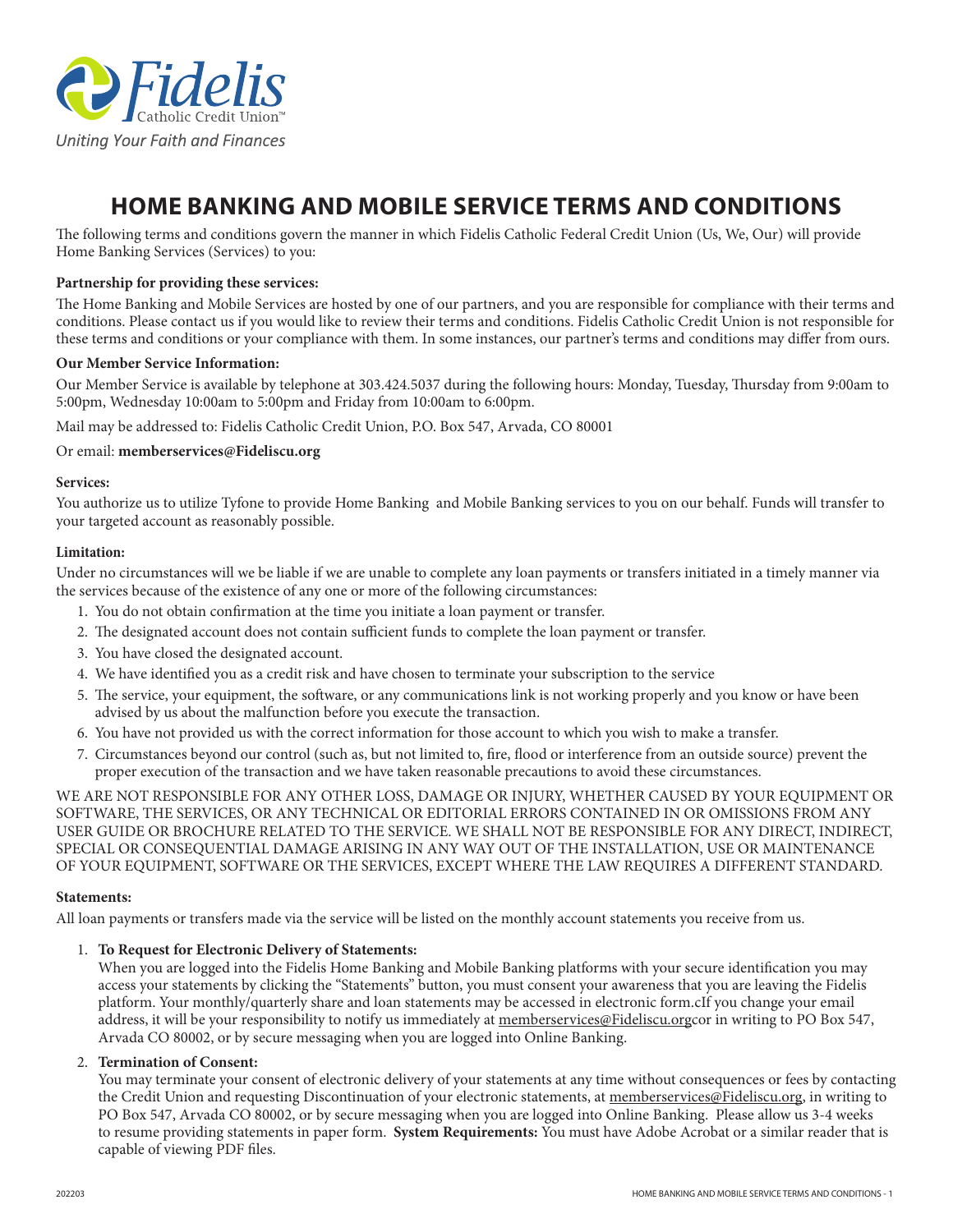## **No Signature Required:**

When any payment or other online service generates items to be charged to your account, you agree that we may debit your designated eligible accounts or the account on which the items is drawn without requiring your signature on the item, and without prior notice to you.

### **New Services:**

We may, from time to time, introduce new services or enhance existing services. We shall notify you of the existence of these new services when they become available. You agree to be bound by the obligations concerning these services which will be sent to you.

#### **Care of Your Security Code:**

You agree that you will not give your Home Banking/Mobile Banking security credentials to, or make them available to any other person. If you believe that your security credentials have been lost or stolen, or that someone has made transfers using your security credentials without your permission, notify us IMMEDIATELY by phone any time during Member Service hours or send an electronic message through the service.

#### **Your Liability for Unauthorized Transfers:**

If you believe that your security credentials have been lost or stolen, notify us IMMEDIATELY as provided above in order to limit your possible losses. If you notify us within two (2) business days after you learn of the loss or theft, your maximum liability is \$50 If you do NOT notify us within two (2) business days after you learn of the loss or theft of your security credentials, and we can prove that we could have prevented someone from using your Security Code if you had told us in time, you could loose as much as \$500. If your monthly statement contains loan payments or transfers that you did not make, notify us IMMEDIATELY. If you do not notify us within sixty (60) days after the statement was mailed to you, you may not get back any of the money you lost if we can prove that we could have stopped someone from taking the money if you had told us in time. If a good reason (such as a hospital stay or a long trip) prevented you from telling us, we may at our discretion, extend the time.

#### **Errors and Questions:**

Contact us as soon as possible at either the address or telephone number described above if you think that a transfer listed on your statement is in error or if you need more information about a transfer listed on the statement. We must hear from you no later than sixty (60) days after you received the statement on which the problem or error appeared. When you call or write us you must:

- 1. Tell us your name account number and User ID.
- 2. Describe the transfer you are unsure about and explain as clearly as you can why you believe it is an error or need more information. If possible please provide us with the confirmation number for each transaction in question.
- 3. Tell us the dollar amount of the suspected error.

If you tell us orally or by using the service's electronic mail, we may require that you send us your complaint in writing, with your signature, within ten (10) business days. We will tell you the result of our investigation within ten (10) business days after we receive your complaint and will correct any service error promptly. If we need more time, we may take up to forty-five (45) days to investigate the complaint or question. If we decide to do this, we will give you provisional credit your account within ten (10) business days after we hear from you, for the amount you think is in error in order that you may have use of the funds during the time it takes to complete our investigation. If we ask you to put your question or complaint in writing and we do not receive it within ten (10) business days, we may not recredit your account.

We will tell you the results within three business days after completing our investigation. If we decide that there was no error, we will mail or transmit to you a written explanation. Within ten (10) business days of the date of the explanation, we will debit your account the amount previously given to you as provisional credit for use during the time we took to complete our investigation. You may ask for copies of documents used during our investigation.

## **Disclosure of Account Information to Third Parties:**

We will only disclose information to third parties about your accounts:

- 1. When it is necessary for completing transfers;
- 2. In order to comply with a government agency or court order; or
- 3. If you give us your permission.

#### **Enforcement:**

If you cause the Credit Union a loss as a result of your activities and if the matters referred to Collections, you agree to pay all costs of collection including reasonable attorney fees. You are liable to the Credit Union for any loss, cost or expense we incur resulting from a loss. You authorize us to deduct any such loss, costs or expenses from your account without prior notice to you. If we bring a legal action to collect any amount due we shall be entitled, subject to applicable law, to payment of reasonable attorney's fees and costs, including fees on any appeal, bankruptcy proceeding, and any post-judgment collection actions.

#### **Waiver:**

We may waive any provision of this agreement at any time or from time to time, but any such waiver shall not be deemed a waiver of the terms or provisions in the future.